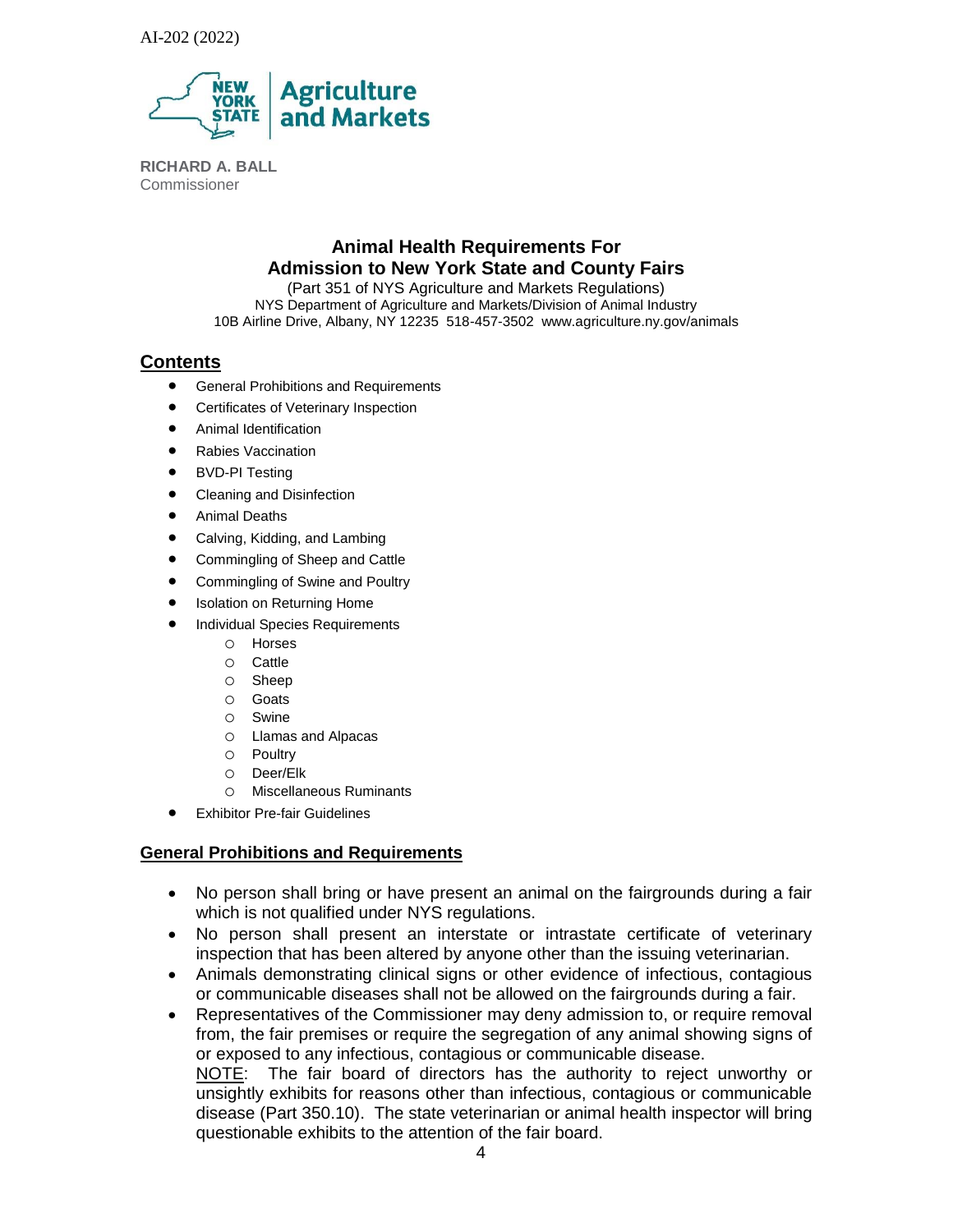All animals presented that originate from a location other than New York shall meet all New York State importation regulations appropriate to the species in addition to the fair animal health requirements.

## **Certificates of Veterinary Inspection (CVI)**

- Cattle, sheep, goats, swine, llamas, alpacas, deer, and misc. ruminants require a valid CVI to enter the fairgrounds.
- The CVI must be issued by a Category 2 accredited veterinarian.
- All animals must be officially identified. **ALL MANMADE ID MUST BE RECORDED.** Refer to Animal Identification section below for more information.
- Only one species is allowed per certificate.
- The type and duration of certificate required depends on the origin of the livestock.

New York Origin Livestock:

- A valid intrastate CVI (AI-61) is required.
- Each animal must be individually identified on the CVI (see below).
- The CVI must be issued on or after May 1 of the current year.

### Out of State Origin Livestock:

- All animals entering New York State must satisfy import health and test requirements for that species and be accompanied by a valid interstate CVI.
- The interstate CVI is valid for 30 days from the date of CVI inspection. During the fair season (July 1 through Labor Day) valid CVI's can be used multiple times for entrance into fairs. The initial entrance into a NY fair must be within 30 days of the date of CVI inspection. In order for the CVI to be used for a later fair, it must be dated and initialed by a NY state official noting the location of the initial fair. A change in health status or eligibility of an animal necessitates the generation of a new CVI.

Questions regarding import requirements should be directed to the Division of Animal Industry at 518-457-3971, or at the division's import/export homepage: [https://agriculture.ny.gov/animals/animal-import-export.](https://agriculture.ny.gov/animals/animal-import-export)

### **Animal Identification**

- **ALL MANMADE ID MUST BE RECORDED**
- Cattle must be identified by an official USDA approved ear tag. Radio frequency identification (RFID) ear tags, commonly referred to as "840 RFID tags," are strongly recommended.
- Sheep and goats must be identified by official scrapie identification (see sheep and goat sections below).
- Swine must be identified by an official USDA approved ear tag. Radio frequency identification (RFID) ear tags, commonly referred to as "840 RFID tags," are strongly recommended. Nursing piglets do not have to be individually identified if the sow is correctly identified on the CVI and the number of piglets in the litter is noted on the CVI.
- Llamas and alpacas must be identified by official ear tag or microchip.
- Misc. ruminants must be identified by unique ear tag or microchip.
- A complete written description is sufficient identification for horses entering New York accompanied by a CVI. The description must match the EIA test record. Horse sketches and descriptions should reference color pattern, hair whorls, chestnuts, scars, and other markings as necessary to uniquely identify the horse. Tattoos and microchips if any should be included. "Bay, no markings" is not an acceptable description for a CVI or EIA test record.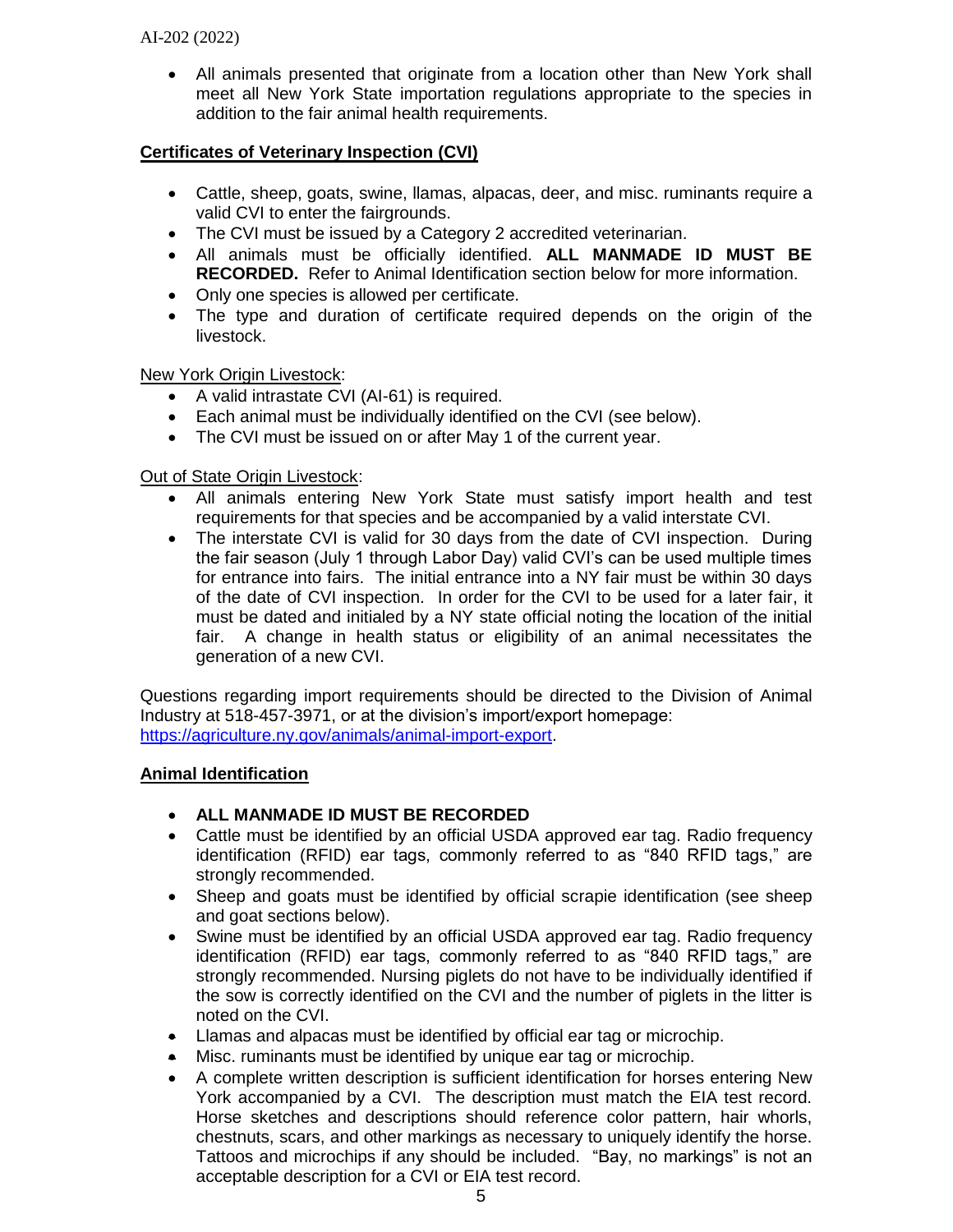- NOTE: If you are exhibiting animals identified by microchip, a working reader must be supplied by the exhibitor.
- For questions on animal identification please contact your veterinarian or our office at 518-457-3502.

## **Rabies Vaccination**

- Rabies vaccination is required for all species for which there is a USDA licensed vaccine available (cattle, horses, sheep, dog, cat, ferret) and that are 4 months of age or older on the date of admission to the fair.
	- $\circ$  For most rabies vaccines, the earliest age allowable for primary vaccination is 3 months. Animals that are vaccinated prior to 3 months of age will need to be re-vaccinated according to label before entering the fairgrounds.
- Vaccine must have been administered within the past 12 months. The exception is Imrab LA vaccine used in sheep which protects for 3 years after the second annual vaccination (consult your veterinarian).
- The rabies vaccination requirement must be met on the day of admission even if the animal was previously admitted to a fair when too young to vaccinate.
- NOTE**:** Individual fairs can require animals for which there is no approved rabies vaccine to be vaccinated for rabies. The requirements outlined above would apply. The fair is responsible for notifying exhibitors. The New York State Fair requires rabies vaccination for all livestock species entering the grounds.

### Acceptable Proof of Rabies Vaccination

- Acceptable proof of rabies vaccination must include a signed written statement from the veterinarian administering the vaccine or a valid certificate of veterinary inspection that has the vaccination listed and is signed by the Category 2 accredited veterinarian.
- Acceptable proof of rabies vaccination must include the name of the product used, the date of administration, and the duration of immunity if longer than one year.
- If the statement of rabies vaccination is included on an EIA test record, it must be signed separately in addition to the required EIA test record signature.
- NOTE**:** Rabies titers are not acceptable proof of rabies protection and cannot be used to meet entry requirements.
- Acceptable proof of vaccination for dogs is a valid vaccination certificate or a copy of the dog license that contains the rabies vaccination information.

# **BVD-PI Testing**

 All cattle, llamas, and alpacas exhibited at NY county fairs or the State Fair must be negative to an approved test appropriate to detect Bovine Viral Diarrhea persistent infection (BVD-PI). The testing veterinarian is responsible to make sure the proper test is conducted. This is a once in a lifetime test that must be reported on the required certificate of veterinary inspection. The issuing veterinarian is responsible for verifying the validity of the test, the identification of the animal, and recording the test date on the CVI. If a previous test is not verifiable the test must be repeated.

### **Cleaning and Disinfection**

 All buildings on the fairgrounds housing animals must be cleaned and disinfected prior to the opening of the fair and between groups of animals when housing is rotated (Section 50.2 of Agriculture and Market regulations).

# **Animal Deaths**

 Occasionally animal deaths occur at a fair. If a death occurs it must be reported to the state veterinarian in charge as soon as possible for review. The animal must be promptly removed from the public exhibit area to a secure location and held for the veterinarian prior to disposal.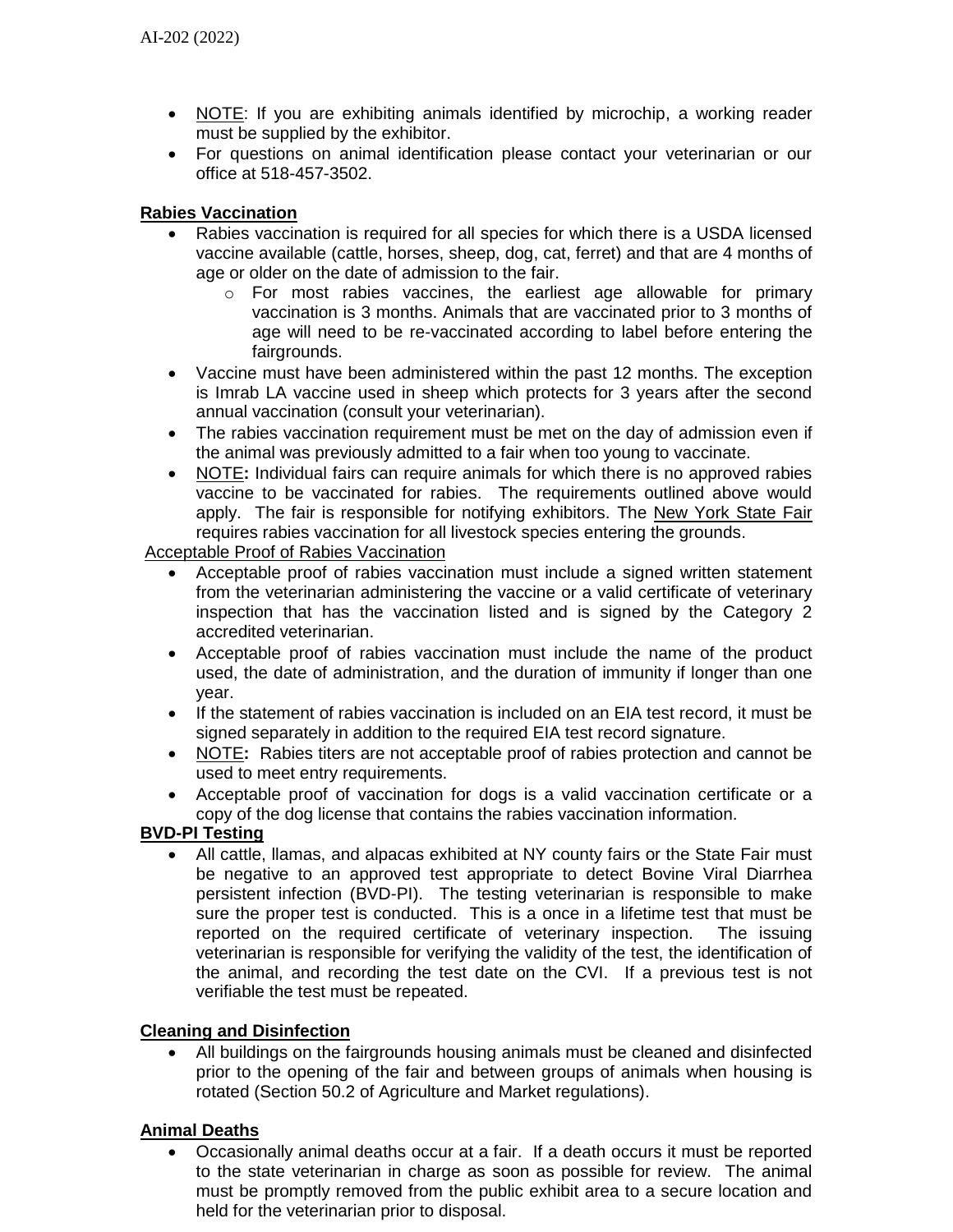# **Calving, Kidding, and Lambing**

 Any cattle, goats, or sheep that calve, kid, or lamb while at a county fair or the State Fair will be **ordered removed from the fairgrounds** along with their offspring, unless the animals are part of a birthing demonstration.

# **Commingling of Sheep and Cattle**

 Due to the potential spread of malignant catarrhal fever from sheep to cattle, it is strongly recommended that cattle be kept separate from sheep.

# **Commingling of Swine and Poultry**

 Due to the potential spread of influenza virus, it is recommended that swine and poultry be housed in separate locations.

### **Isolation on Returning Home**

 The owner or custodian shall keep show animals biologically separate from the herd or flock for a period of at least two weeks after returning to the premises of origin. If any illness is noted in the exhibition animals, the owner should contact their veterinarian immediately.

### **Individual Species Requirements**

#### Horses

- Certificate of Veterinary Inspection (CVI) is not required for New York origin horses. CVI is required for imported horses. Extended Equine CVIs (EECVIs) are acceptable. For more information on EECVIs, visit [http://www.globalvetlink.com.](http://www.globalvetlink.com/)
- Negative Equine Infectious Anemia (EIA) test is required for all horses 6 months of age or older. The horse must be accompanied by a valid negative EIA test record, signed by a Category 2 accredited veterinarian. The sample collection date for the qualifying EIA test must have been on or after January 1, 2021 for New York origin horses. For imported horses, the EIA test must have been conducted within 12 months prior to entry. The EIA test certificate must include a complete description of the horse.
- Rabies vaccination within 12 months is required for all horses 4 months of age or older (see above).

### **Cattle**

- Certificate of Veterinary Inspection with animals properly identified. See Animal Identification section above.
- Rabies vaccination is required for all cattle 4 months of age or older (see above).
- All cattle must be negative to an approved test appropriate to detect Bovine Viral Diarrhea persistent infection (BVD-PI). The date and results of the testing must be noted on the certificate of veterinary inspection.
- All cattle must be vaccinated against bovine respiratory disease complex including bovine respiratory syncytial virus, bovine virus diarrhea, infectious bovine rhinotracheitis and parainfluenza with a product administered in a manner and time frame adequate to confer protective immunity for these diseases for the duration of the fair.

Sheep

 Certificate of Veterinary Inspection with animals individually identified with USDA approved scrapie identification. Identification must be one of the following: 1)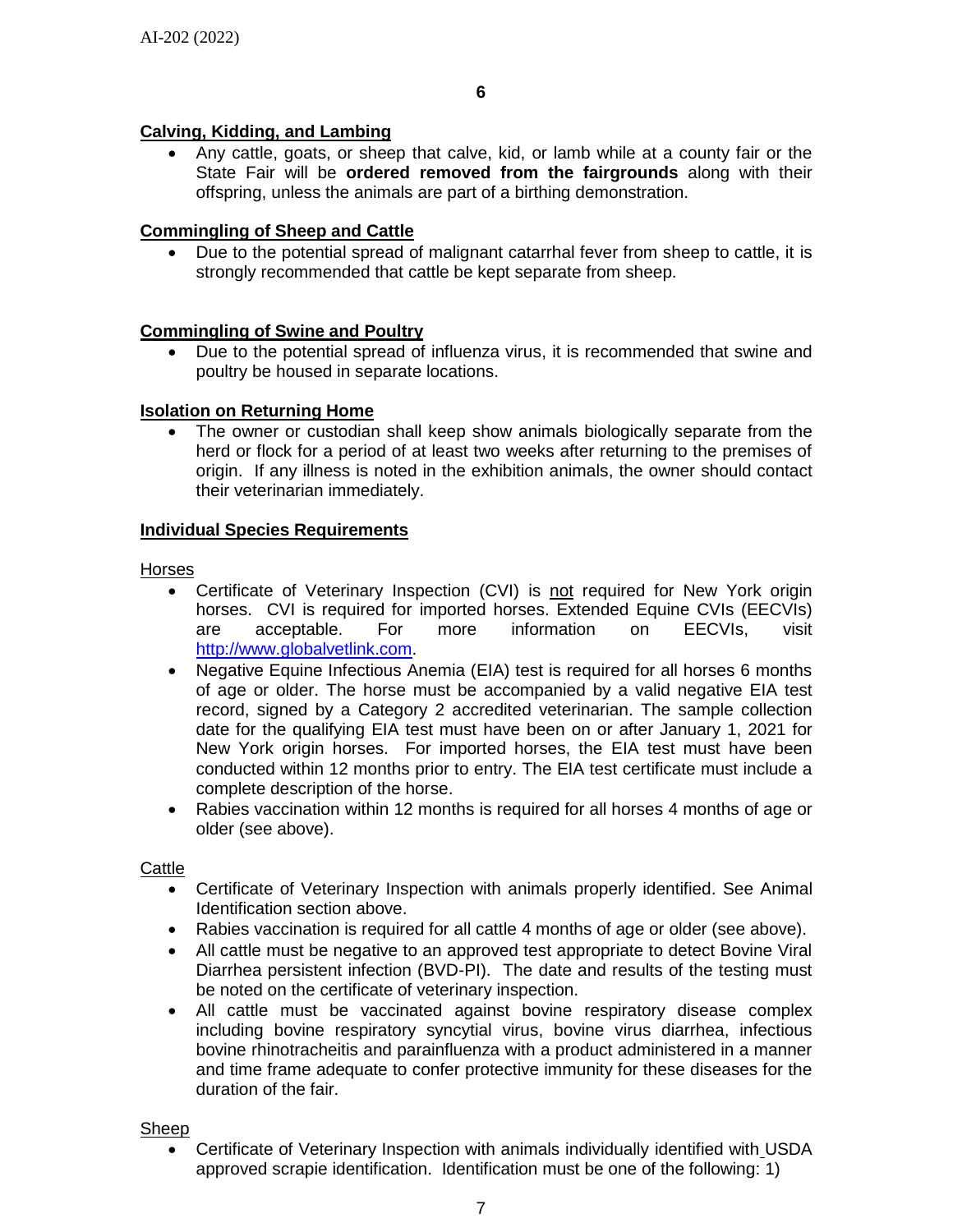- USDA approved tags or 2) a legible USDA approved flock tattoo and individual animal ID number or 3) electronic implant device (microchip) if the sheep is enrolled in the Scrapie Flock Certification Program. For information on scrapie ID, contact USDA at 1-866-USDA-TAG (1-866-873-2824).
- Rabies vaccination is required for all sheep 4 months of age or older (see above).
- The CVI must contain a written statement from the issuing Category 2 accredited veterinarian that the flock of origin was inspected after May 1 of the current year and no evidence of contagious, infectious or communicable diseases was found.
- If evidence of soremouth (contagious ecthyma) is found on any sheep, the entire exhibit including the affected animals shall immediately be removed from the fair premises with the holding pens cleaned and disinfected immediately after removal.

#### **Goats**

- Certificate of Veterinary Inspection with animals individually identified with USDA approved scrapie identification. Identification must be one of the following: 1) USDA approved tags or 2) a legible registration tattoo or 3) a legible USDA approved herd tattoo and individual animal ID number or 4) electronic implant device (microchip) if the goat is enrolled in the Scrapie Flock Certification Program and/or the electronic implant ID is recorded on the goat's registration paper. For information on scrapie ID, contact USDA at 1-866-USDA-TAG (1-866- 873-2824).
- The CVI must contain a written statement from the issuing Category 2 accredited veterinarian that the herd of origin was inspected after May 1 of the current year and no evidence of contagious, infectious or communicable diseases was found.
- If evidence of soremouth (contagious ecthyma) is found on any goat, the entire exhibit including the affected animals shall immediately be removed from the fair premises with the holding pens cleaned and disinfected immediately after removal.

#### Swine

 Certificate of Veterinary Inspection with animals properly identified. See Animal Identification section above.

#### Llamas and Alpacas

- Certificate of Veterinary Inspection with animals properly identified. See Animal Identification section above.
- All llamas and alpacas must be negative to an approved test appropriate to detect Bovine Viral Diarrhea persistent infection (BVD-PI). The date and results of the testing must be noted on the certificate of veterinary inspection.

#### **Poultry**

- Poultry (with the exception of doves, pigeons and waterfowl) must be accompanied by 1) results of a negative pullorum typhoid test conducted within 90 days prior to exhibition OR 2) proof that the birds originated directly from a US pullorum-typhoid clean flock or equivalent flock.
- Poultry qualified by 90-day test must be identified by official leg band.
- Proof of NPIP status must be in the form of an NPIP certificate or purchase receipt containing NPIP certification information. If utilizing a receipt, it must be dated within 1 year of the date of admission to the fair.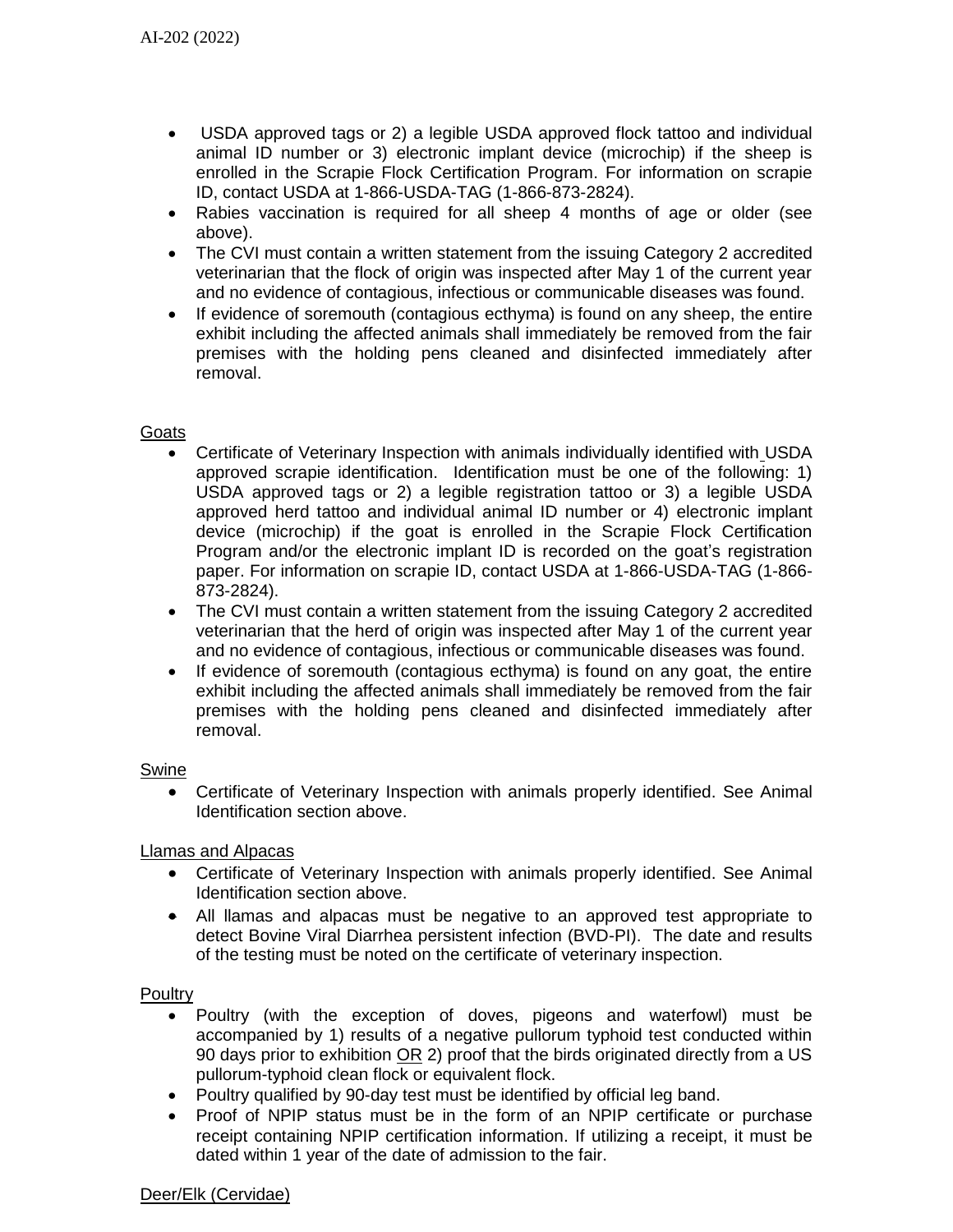Certificate of Veterinary Inspection with animals properly identified. See Animal Identification section above.

- Originate from a herd classified as accredited or qualified under USDA tuberculosis regulations.
- A movement permit obtained from the Division of Animal Industry is required for all deer movements. All CWD and TB program requirements must be met before a permit will be issued. Questions regarding movement permits should be directed to the Division of Animal Industry at 518-457-3502.

# Miscellaneous Ruminants

 Certificate of Veterinary Inspection with animals properly identified. See Animal Identification section above.

# **Exhibitor Pre-fair Guidelines**

# **Cattle, Sheep, Goats, Swine, Llamas and Alpacas, Cervids, Misc. Ruminants**

- Review the animal health requirements booklet including information for your species **before** your veterinarian arrives to inspect your animals. If you have any questions, **ask.**
- Your veterinarian is responsible for inspecting your animals and completing the certificate of veterinary inspection (CVI). Call **early** to avoid the last-minute rush when mistakes are made and there is no time to correct.
- Make sure **USDA approved official ear tags** are present on cattle and swine and USDA approved scrapie ID is in place on sheep and goats.
- Llamas and alpacas require a microchip or ear tag. If a microchip is utilized make sure the veterinarian confirms the microchip ID or places one. If your animal is identified by a microchip, make sure you bring a working reader with you to the fair.
- **ALL IDENTIFICATION MUST BE RECORDED. Make sure it is.**
- Review the CVI carefully upon receipt to make sure all the information is correct including any required test or vaccination information.
- **DO NOT** stuff it in an envelope and assume all is well. The time to correct is before pulling them out at the fair. The CVI is your document and you share responsibility if it is incorrect.
- If you are **importing** livestock from out of state, make sure the interstate requirements are met and you have a valid **interstate certificate of veterinary inspection.**

# **Poultry**

- Schedule pullorum flock inspection and testing well ahead of the fair if your flock is participating in the NPIP program.
- If you're having your birds tested within 90 days of the fair you must go to a pullorum clinic. Available clinics are listed on the Dept. website. No individual testing is available if you miss a clinic.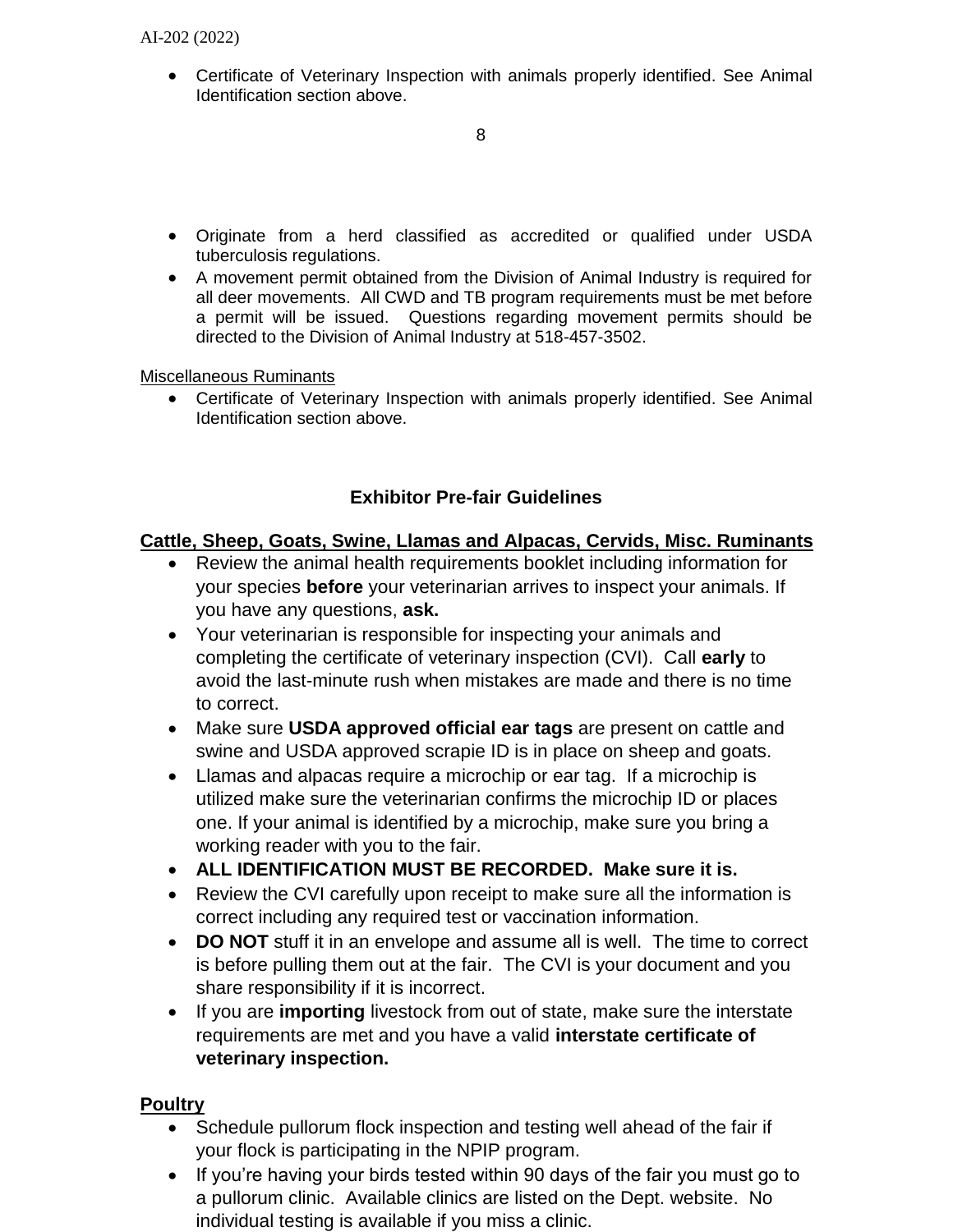AI-202 (2022)

- Birds qualified by 90-day test must be identified by official leg band.
- **Bring documentation** with you to the fair in the form of a 1) current NPIP certificate, 2) 90-day test chart or 3) purchase receipt with NPIP certification within 1 year of the date of admission to the fair.

9

# **Horses**

- NY origin horses must be accompanied by a negative EIA test report. The date of sample collection for the qualifying EIA test must have been on or after January 1, 2020.
- **Imported** horses must be accompanied by an interstate certificate of veterinary inspection with a **negative EIA test within 12 months prior to entry**. Rabies vaccination information can be incorporated into the CVI.
- Drawing or photograph **must** match the horse.
- Rabies vaccination must be within 1 year of arrival at the fair and be documented by a **signed** rabies certificate or a signed statement on the EIA test chart with the required information (see requirements).

# **MOST IMPORTANT**

When you are loading your livestock for the trip to the fair, take the time to examine them. Make sure they are the same animals that are on the paperwork and, if they are showing any signs of illness, **LEAVE THEM HOME.**